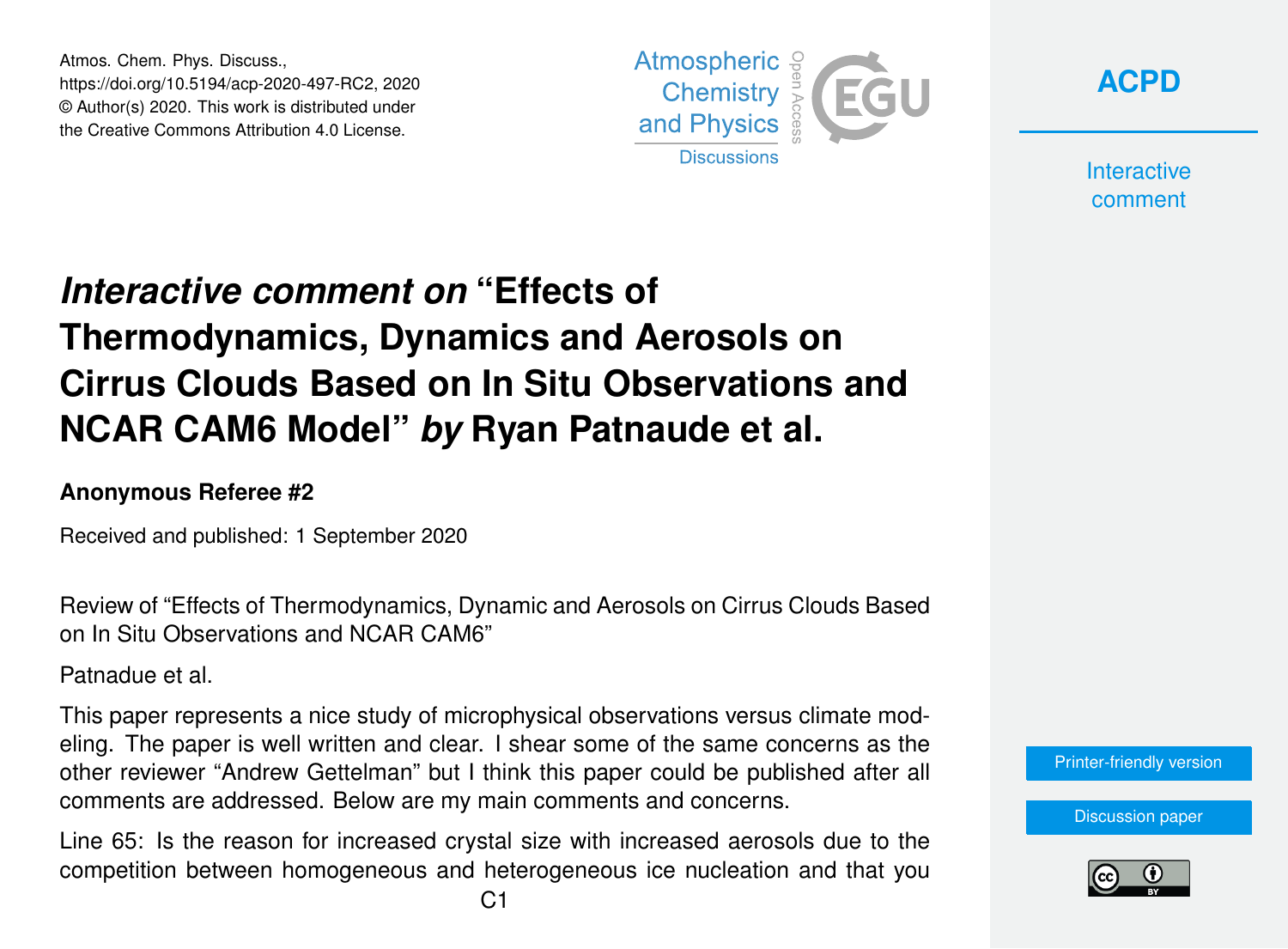actually have fewer ice crystal concentration in the polluted environment?

Line 73: How does the increase in aerosol number concentration help increase the size of ice crystals?

Line 86: I suggest to rephrase: ". . ..and found a decrease in Ni with increasing aerosol concentration due to the . . .. . ."

Line 131-133: Are there differences between ocean and land as well?

Line 148: If you used the microphysical version including graupel and hail (MG3) you should cite Gettelman et al 2019, "The impact of rimed ice on Global and Regional Climate" in JAMES

Line 154. Do the nudged runs also use prescribed sea-surface temperature?

Line 166: If you disregard the smallest sizes in the observations to define in-cloud conditions, but account for all sizes in the model when defining in-cloud conditions how often do you miss observed in-cloud conditions compared to modeled in-cloud conditions?

Line 167: Why is the additional constraint on cloud fraction not used for the CAMnudged

Line 181: When mentioning figure 4 I suggest adding a sentence stating that 3 top rows are observations and 3 lower rows are model. Perhaps you can add a label in the figure as well.

Line 187: Mention that the CAM6-nudg data is the 3 bottom rows

Line 207: Did you include the pre-existing ice option by Shi et al in the simulations? Perhaps you should mention that here.

Line 210: I suggest using same color scale between figure 6 and figure 7

Line 211: What is the cause of the systematic "wave" showing up in the tropical RHi in

**Interactive** comment

[Printer-friendly version](https://acp.copernicus.org/preprints/acp-2020-497/acp-2020-497-RC2-print.pdf)

[Discussion paper](https://acp.copernicus.org/preprints/acp-2020-497)